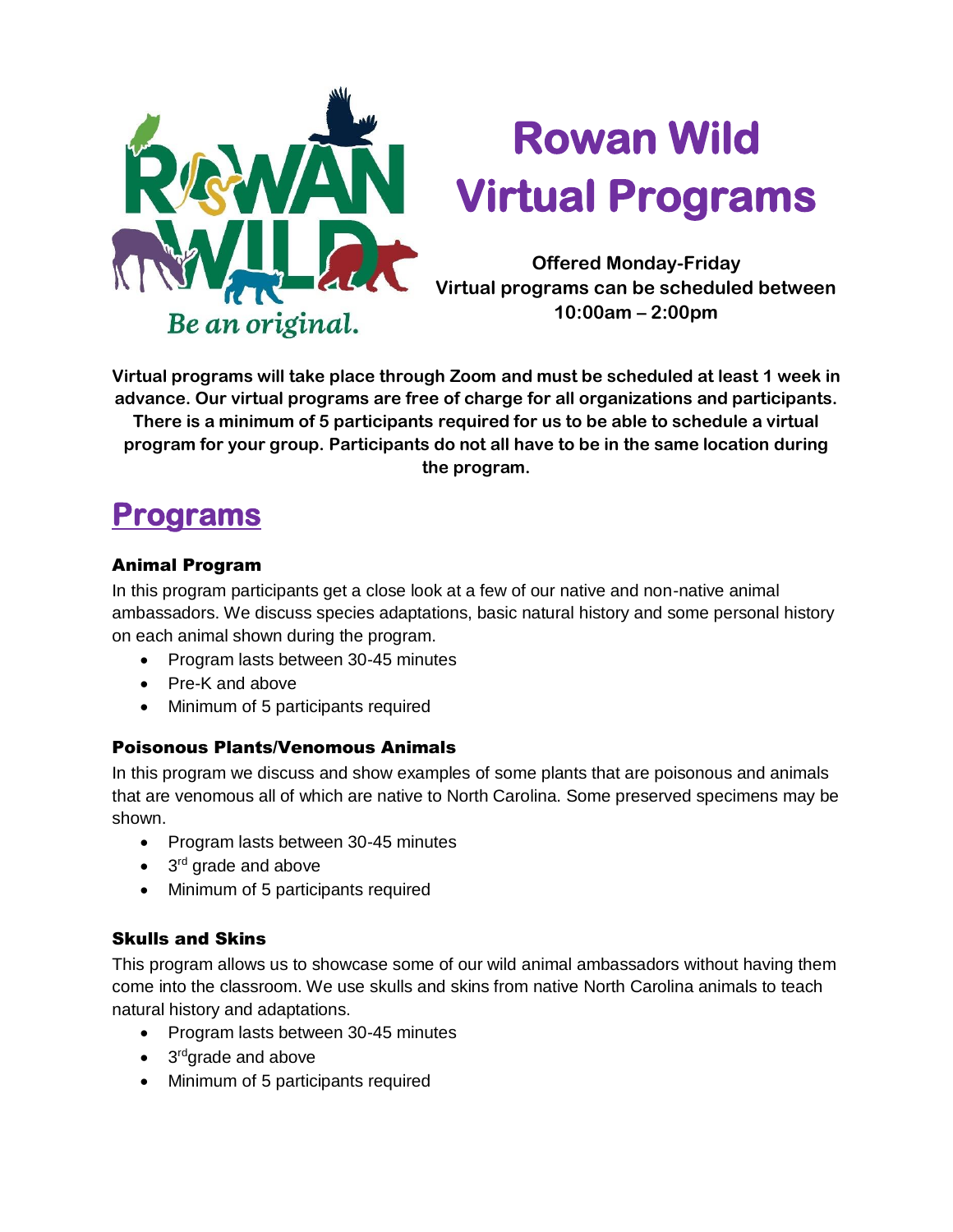#### Working Wild

Do you dream about working with animals as a career? Do you wonder what it takes to get a job working animals? If you answered yes to either of those questions then this might just be the program for you. We discuss how our staff obtained their current job roles and we explore all of the many job opportunities available to people who think they want to work with animals.

- Program lasts between 30-45 minutes
- $\bullet$  6<sup>th</sup> grade and above
- Minimum of 5 participants required

#### How do you Zoo?

Have you ever wondered what goes on behind the scenes of running a zoo? Are you curious about what it takes to care for a collection of wild animals? This program answers those questions by providing an in depth look into how our facility operates.

- Program lasts between 30-45 minutes
- Kindergarten and above
- Minimum of 5 participants required

#### Black Bear Program

In this program we talk about the only bear species found in the eastern part of the United States. We cover natural history, adaptations and the regulations and conservation efforts made on behalf of this species.

- Program last between 30-45 minutes
- 3<sup>rd</sup> grade and above
- Minimum of 5 people required

#### Red Wolf Recovery

Red Wolves are one of the world's most endangered wild canids and just so happen to be native to North Carolina! In this program we discuss natural history, adaptations and the current wildlife recovery efforts conducted by the U.S Fish & Wildlife Service in an effort to restore Red Wolves to the wild.

- Program last between 30-45 minutes
- 3<sup>rd</sup> grade and above
- Minimum of 5 people required

#### White-tailed Deer Program

White-tailed Deer are probably one of the most popular, well known animals in North Carolina. In this program we discuss this natural history, adaptations and conservation efforts surrounding this adaptable species.

- Program last between 30-45 minutes
- 3<sup>rd</sup> grade and above
- Minimum of 5 people required